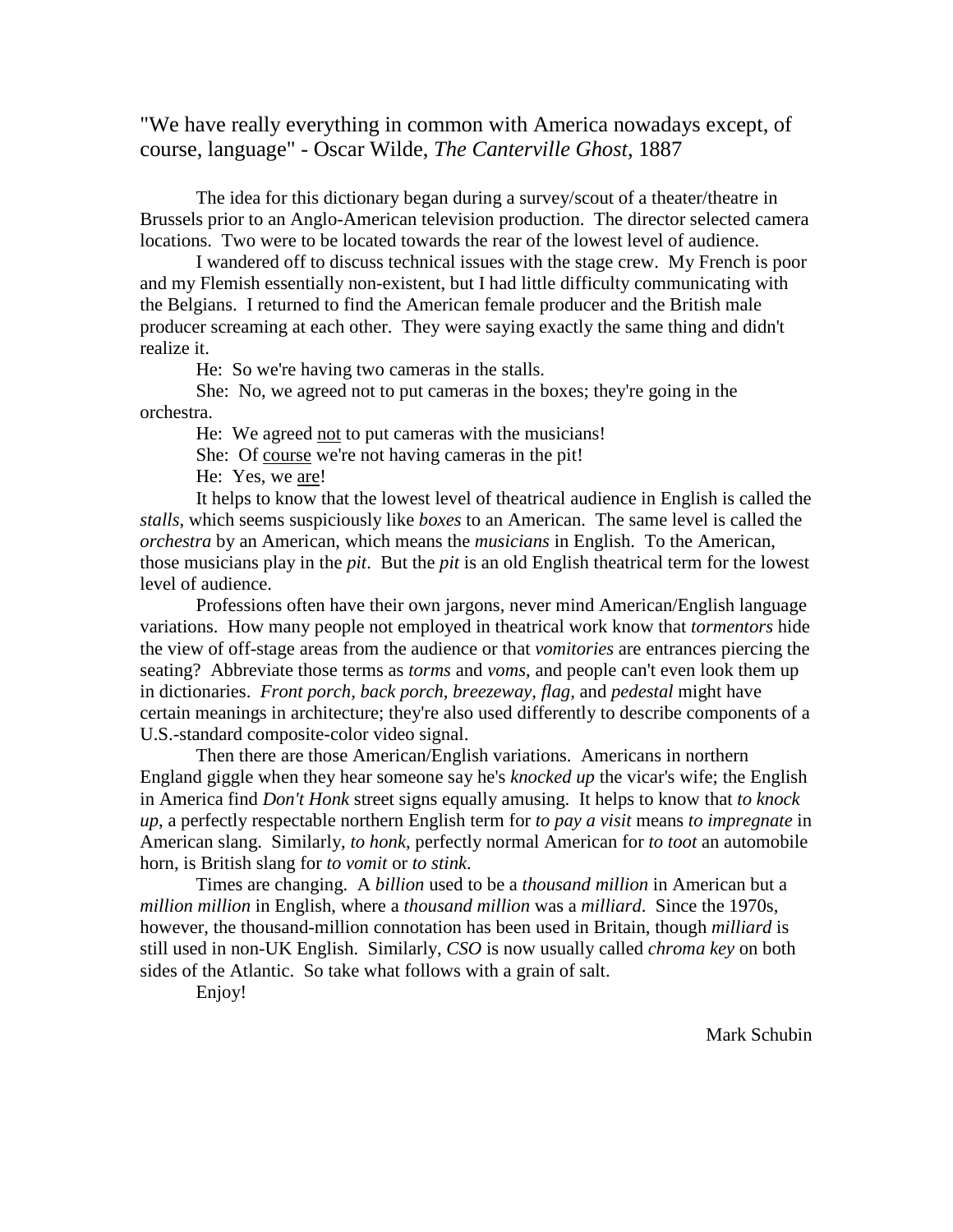## American English

A 1 sound mixer A2 sound assistant analog analogue antenna aerial (domestic receiving) audio (department) sound Belden 8281 BBC PSF1/2 bird satellite black (power hot wire) brown (mains live wire) black/red/blue (three phase) brown/black/grey (three phase) board (control or mixing) desk booth (trade show) stand broadcast-quality monitor Grade 1 monitor bug (logo) ident, DOG, DINGO cable puller basher Chyron Aston color colour color correction grading colorist grader console (control or mixing) desk control room gallery dissolve mix DTV (digital television) DTT (sometimes) effects (sound) gramms Elvis EVS disk recorder/server equalize, equalizing equalise, equalising ESU, equipment set-up rigging (approximate) file (footage) archival, library hot (in power wires) live, phase gaffer lighting assistant, electrician ground, grounded, grounding earth, earthed, earthing lighting instrument luminaire machine room CAR (central apparatus room) MMDS MVDS monitor wall production stack MOS no sound Nielsen BARB (approximate) painting racking pedestal (black signal level) sit PL talkback power mains

black (video level) lowest luma level ~50 mv above blanking Bruce (regional) Gordie, locked-off camera, lock-off EIC EIC EM, engineering manager, TM, SRM IRE (Institute of Radio Engineers) 7.14-mv units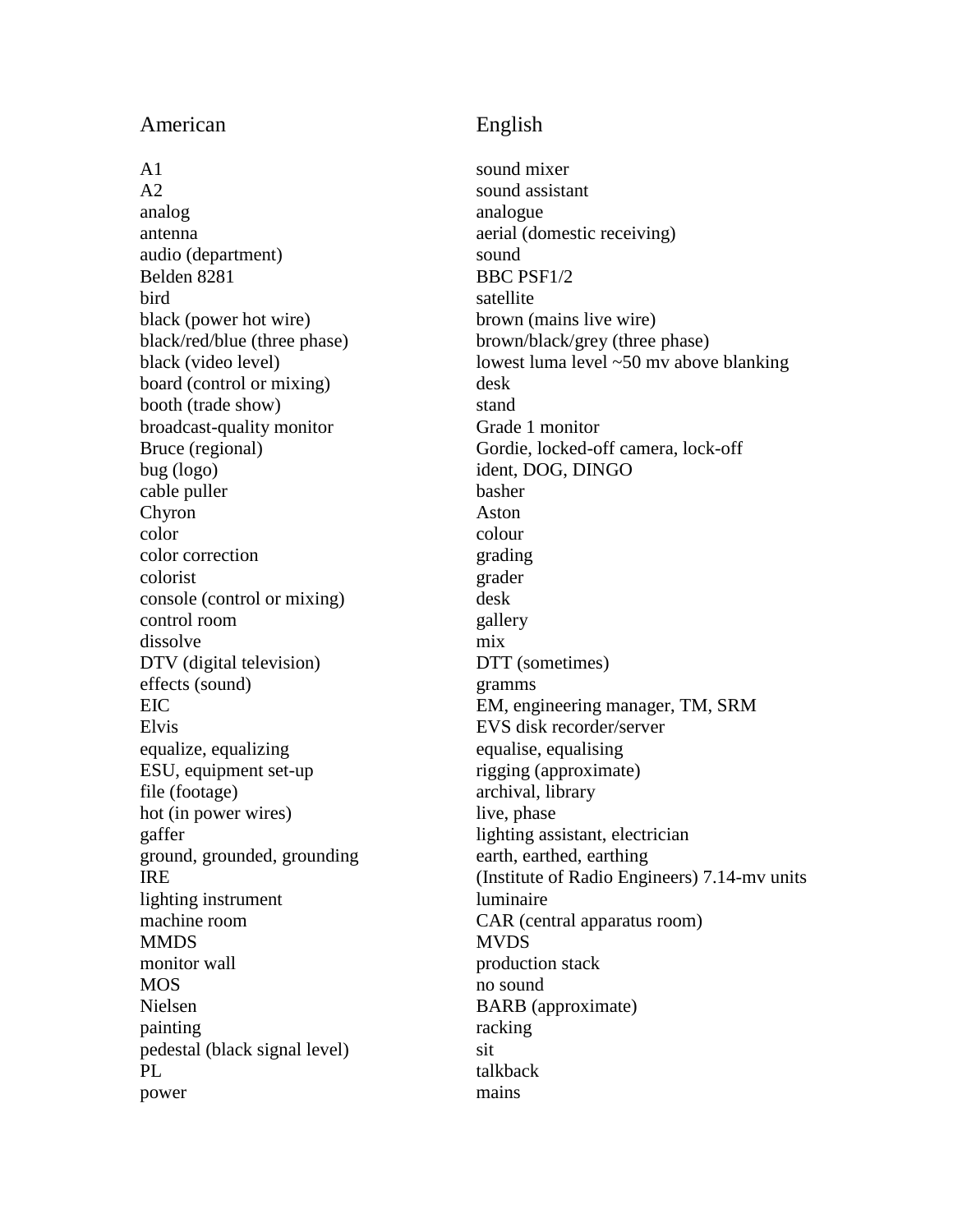production switcher vision mixer production truck OB van, scanner program (a broadcast) programme prompter autocue racking changing focus remote, remote site OB roll (tape) run (VT) router, routing switcher matrix, switcher senior video VS, vision supervisor set-up (black signal level) sit shading racking racking spool reel SVO vision supervisor switcher vision mixer synchronize, synchronizing synchronise, synchronising TD vision mixer technical director vision mixer teleprompter autocue translator (RF) transposer truck (production) OB van, scanner tube (electronic component) valve tube (euphemism) telly TV telly ute, utility rigger, basher V1 VS, vision supervisor V2 assistant vision controller video (department) vision, racks video (person) vision controller vertical interval field blanking VITS (vertical interval test signal) ITS VO vision controller, racks white (power neutral wire) blue (mains neutral wire) zee (pronunciation of z) zed zero cipher, nought

shake, shaker frame synchronise, frame synchroniser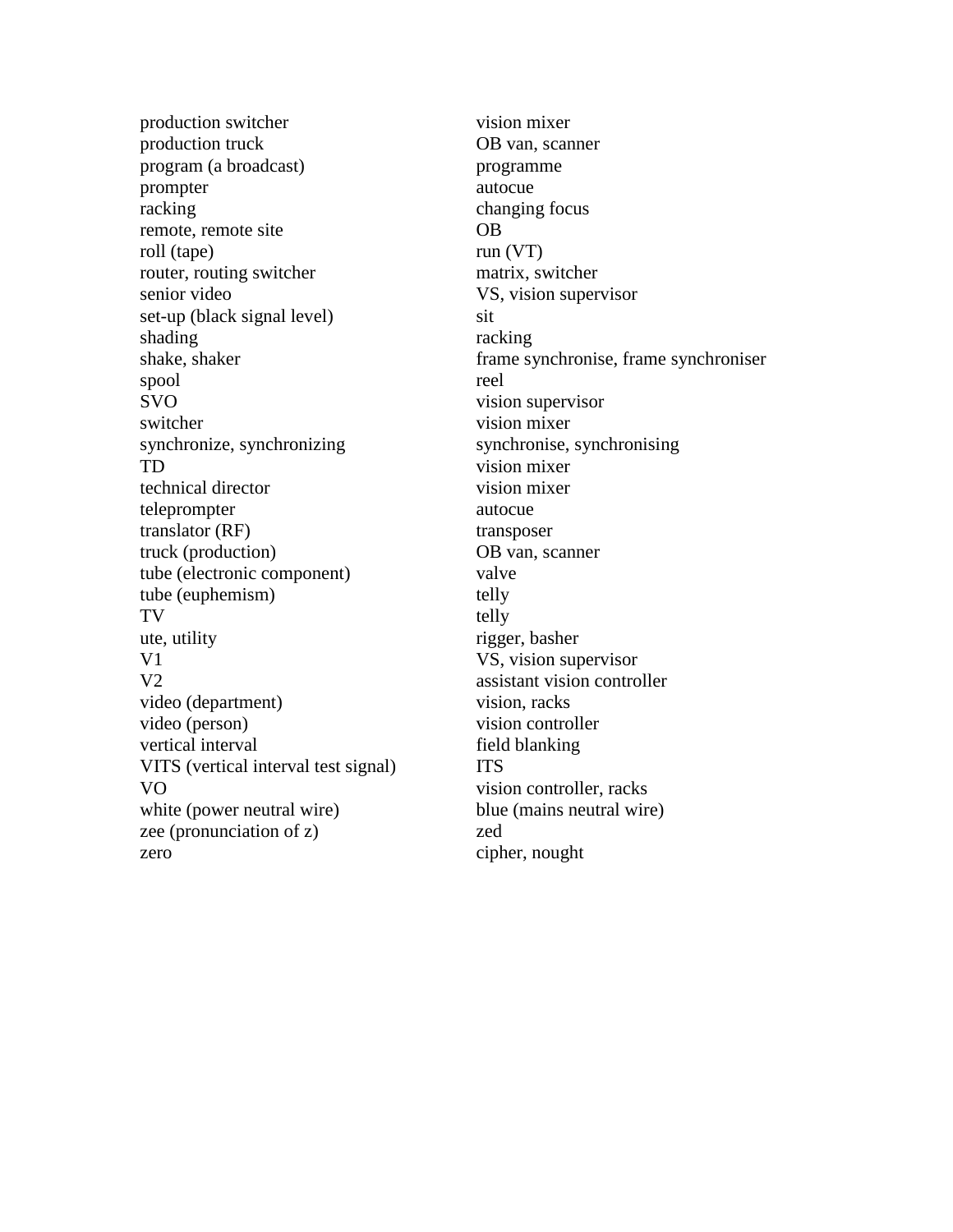### English American

advert commercial, spot aerial (domestic) antenna analogue analogue analogue Aston Chyron autocue prompter BARB (British Audience Research Board) Nielsen (approximate) bash (cable) pull, dress basher cable puller, ute, utility BBC PSF1/2 Belden 8281 beamer (non-UK) projector black (video level) 0 IRE, same as blanking level blue (mains neutral wire) white (power neutral wire) brown (mains wire) black (power wire) brown/black/grey (three phase) black/red/blue (three phase) cinema (place) movie theater cipher (rare in UK) zero colour color CSO (colour separation overlay) chroma key desk (control or mixing) board, console DINGO bug (visual identification) DOG bug (visual identification) DTT, dTTb digital terrestrial television broadcasting earth, earthed, earthing ground, grounded, grounding EM technical manager, EIC, sometimes LD EOP end of part (end of segment) equalise, equalising equalise, equalizing field blanking vertical interval gaffer foreman, head, chief gallery control room general view exterior establishing shot Gordie Bruce, locked-off camera grade (verb) color correct Grade 1 monitor broadcast-quality monitor grader colorist grading color correction gramms (sound) phono, music & sound effects GV (general view) exterior establishing shot ident (logo) bug inlay key (effect) ITS (insertion test signal) VITS kit equipment, equipment, equipment live (in mains wiring) hot luminaire lighting instrument, light mains power